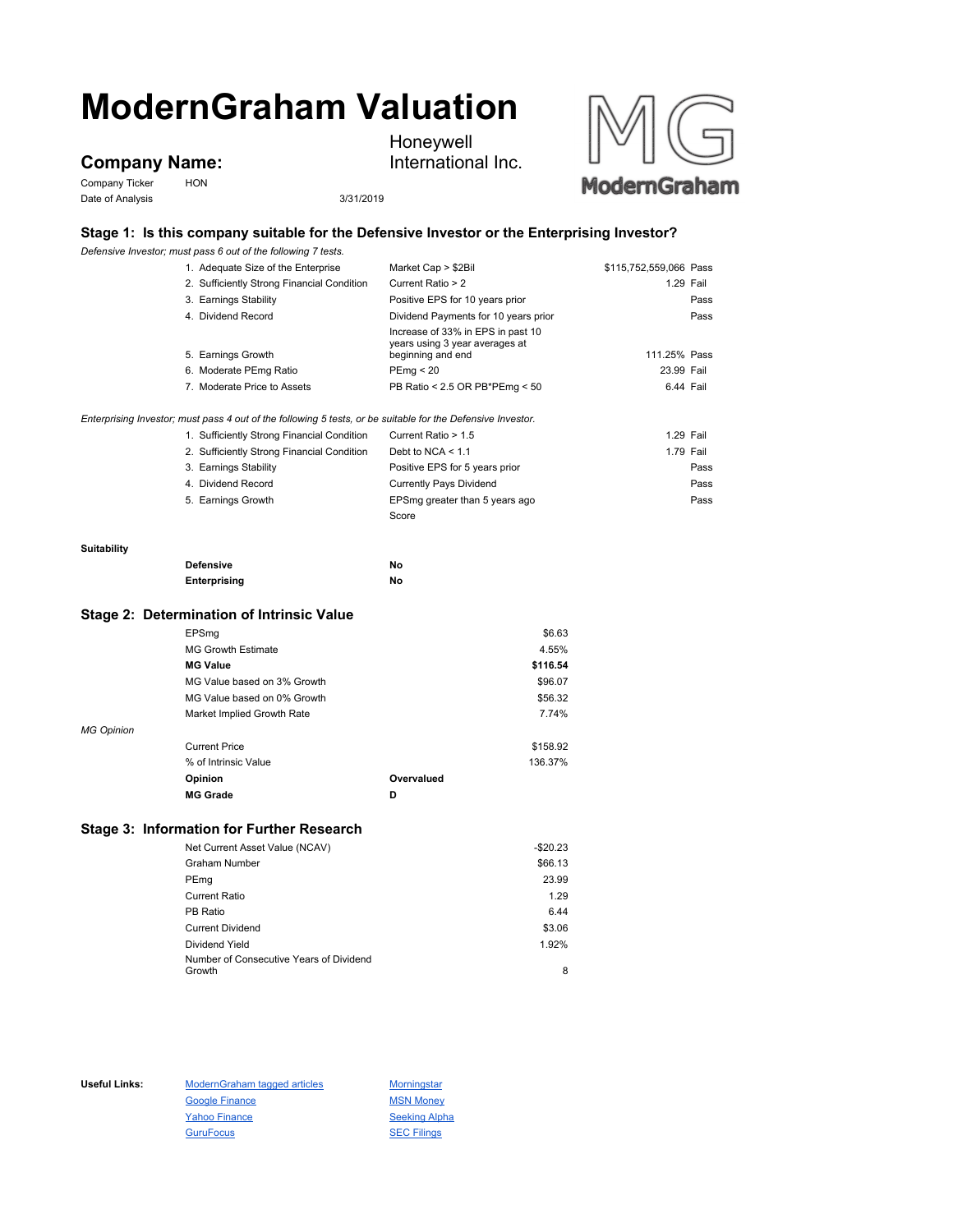| <b>EPS History</b>           |        | <b>EPSmg History</b>                 |                  |
|------------------------------|--------|--------------------------------------|------------------|
| Next Fiscal Year<br>Estimate |        | \$7.80 Next Fiscal Year Estimate     | \$6.63           |
|                              |        |                                      |                  |
| Dec2018                      | \$8.98 | Dec2018                              | \$5.93           |
| Dec2017                      | \$2.00 | Dec2017                              | \$4.57           |
| Dec2016                      | \$6.21 | Dec2016                              | \$5.65           |
| Dec2015                      | \$6.04 | Dec2015                              | \$5.08           |
| Dec2014                      | \$5.33 | Dec2014                              | \$4.35           |
| Dec2013                      | \$4.92 | Dec2013                              | \$3.63           |
| Dec2012                      | \$3.69 | Dec2012                              | \$2.97           |
| Dec2011                      | \$2.61 | Dec2011                              | \$2.68           |
| Dec2010                      | \$2.59 | Dec2010                              | \$2.75           |
| Dec2009                      | \$2.05 | Dec2009                              | \$2.78           |
| Dec2008                      | \$3.76 | Dec2008                              | \$2.95           |
| Dec2007                      | \$3.16 | Dec2007                              | \$2.40           |
| Dec2006                      | \$2.52 | Dec2006                              | \$1.82           |
| Dec2005                      | \$1.92 | Dec2005                              | \$1.28           |
| Dec2004                      | \$1.45 | Dec2004                              | \$0.95           |
| Dec2003                      | \$1.52 | Dec2003                              | \$0.80           |
| Dec2002                      |        | -\$0.31 Balance Sheet Information    | 12/1/2018        |
| Dec2001                      |        | -\$0.12 Total Current Assets         | \$24,362,000,000 |
| Dec2000                      |        | \$2.05 Total Current Liabilities     | \$18,924,000,000 |
| Dec1999                      |        | \$1.90 Long-Term Debt                | \$9,756,000,000  |
|                              |        | <b>Total Assets</b>                  | \$57,773,000,000 |
|                              |        | Intangible Assets                    | \$19,685,000,000 |
|                              |        | <b>Total Liabilities</b>             | \$39,415,000,000 |
|                              |        | Shares Outstanding (Diluted Average) | 744,000,000      |